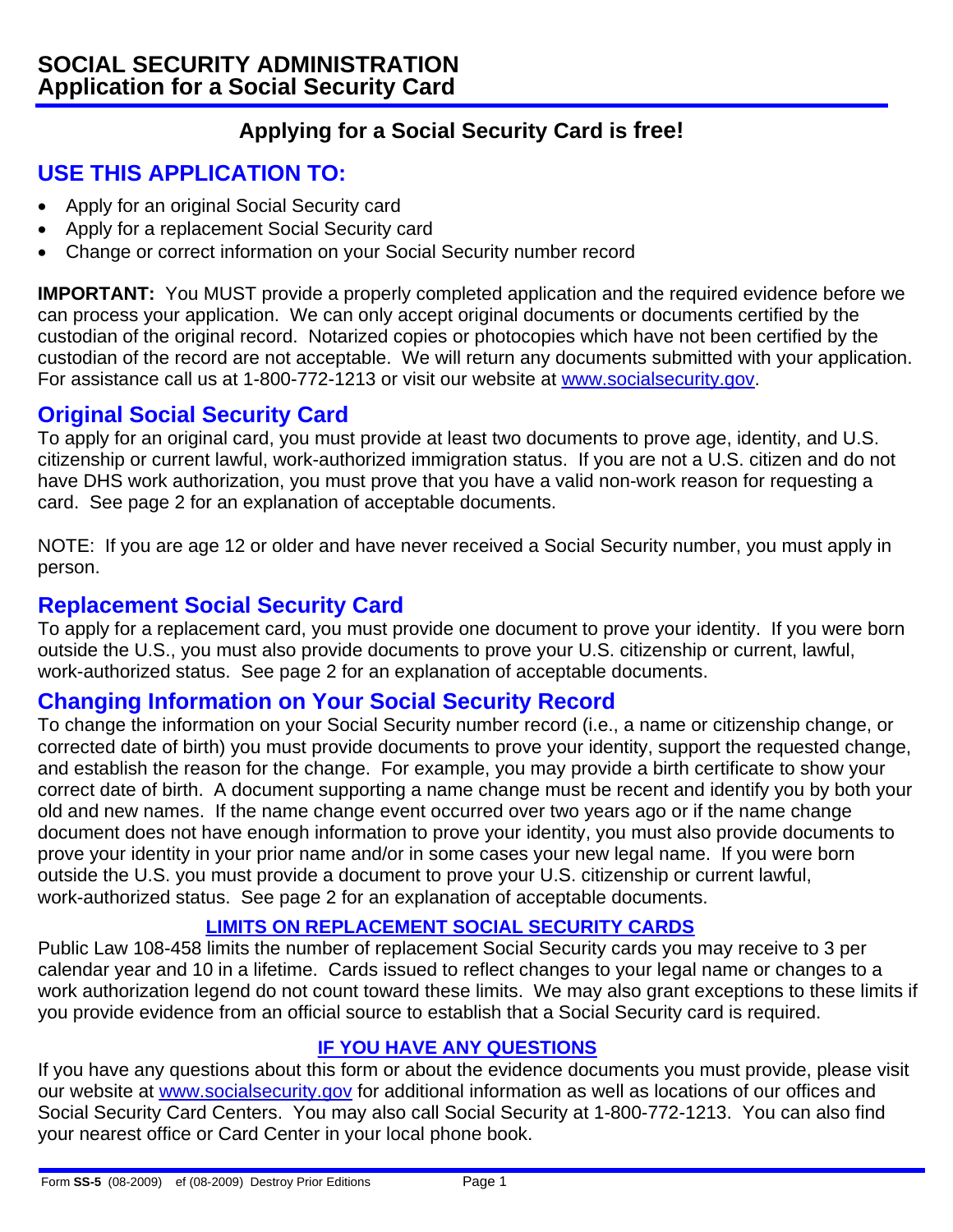#### **EVIDENCE DOCUMENTS**

The following lists are examples of the types of documents you must provide with your application and are not all inclusive. Call us at 1-800-772-1213 if you cannot provide these documents.

**IMPORTANT:** If you are completing this application on behalf of someone else, you must provide evidence that shows your authority to sign the application as well as documents to prove your identity and the identity of the person for whom you are filing the application. We can only accept original documents or documents certified by the custodian of the original record. Notarized copies or photocopies which have not been certified by the custodian of the record are not acceptable.

# **Evidence of Age**

In general, you must provide your birth certificate. In some situations, we may accept another document that shows your age. Some of the other documents we may accept are:

- U.S. Hospital record of your birth (created at the time of birth)
- Religious record established before age five showing your age or date of birth
- Passport
- Final Adoption Decree (the adoption decree must show that the birth information was taken from the original birth certificate)

### **Evidence of Identity**

You must provide current, unexpired evidence of identity in your legal name. Your legal name will be shown on the Social Security card. Generally, we prefer to see documents issued in the U.S. Documents you submit to establish identity must show your legal name AND provide biographical information (your date of birth, age, or parents' names) **and/or** physical information (photograph, or physical description - height, eye and hair color, etc.). If you send a photo identity document but do not appear in person, the document must show your biographical information (e.g., your date of birth, age, or parents' names). Generally, documents without an expiration date should have been issued within the past two years for adults and within the past four years for children.

As proof of your identity, you must provide a:

- U.S. driver's license; or
- U.S. State-issued non-driver identity card; or
- U.S. passport

If you do not have one of the documents above or cannot get a replacement within 10 work days, we may accept other documents that show your legal name and biographical information, such as a U.S. military identity card, Certificate of Naturalization, employee identity card, certified copy of medical record (clinic, doctor or hospital), health insurance card, Medicaid card, or school identity card/record. For young children, we may accept medical records (clinic, doctor, or hospital) maintained by the medical provider. We may also accept a final adoption decree, or a school identity card or other school record maintained by the school.

If you are not a U.S. citizen, we must see your current U.S. immigration document(s) and your foreign passport with biographical information or photograph.

WE CANNOT ACCEPT A BIRTH CERTIFICATE, HOSPITAL SOUVENIR BIRTH CERTIFICATE, SOCIAL SECURITY CARD STUB OR A SOCIAL SECURITY RECORD as evidence of identity.

# **Evidence of U.S. Citizenship**

In general, you must provide your U.S. birth certificate or U.S. Passport. Other documents you may provide are a Consular Report of Birth, Certificate of Citizenship, or Certificate of Naturalization.

# **Evidence of Immigration Status**

You must provide a current unexpired document issued to you by the Department of Homeland Security (DHS) showing your immigration status, such as Form I-551, I-94, I-688B, or I-766. If you are an international student or exchange visitor, you may need to provide additional documents, such as Form I-20, DS-2019, or a letter authorizing employment from your school and employer (F-1) or sponsor (J-1). We CANNOT accept a receipt showing you applied for the document. If you are not authorized to work in the U.S., we can issue you a Social Security card only if you need the number for a valid non-work reason. Your card will be marked to show you cannot work and if you do work, we will notify DHS. See page 3, item 5 for more information.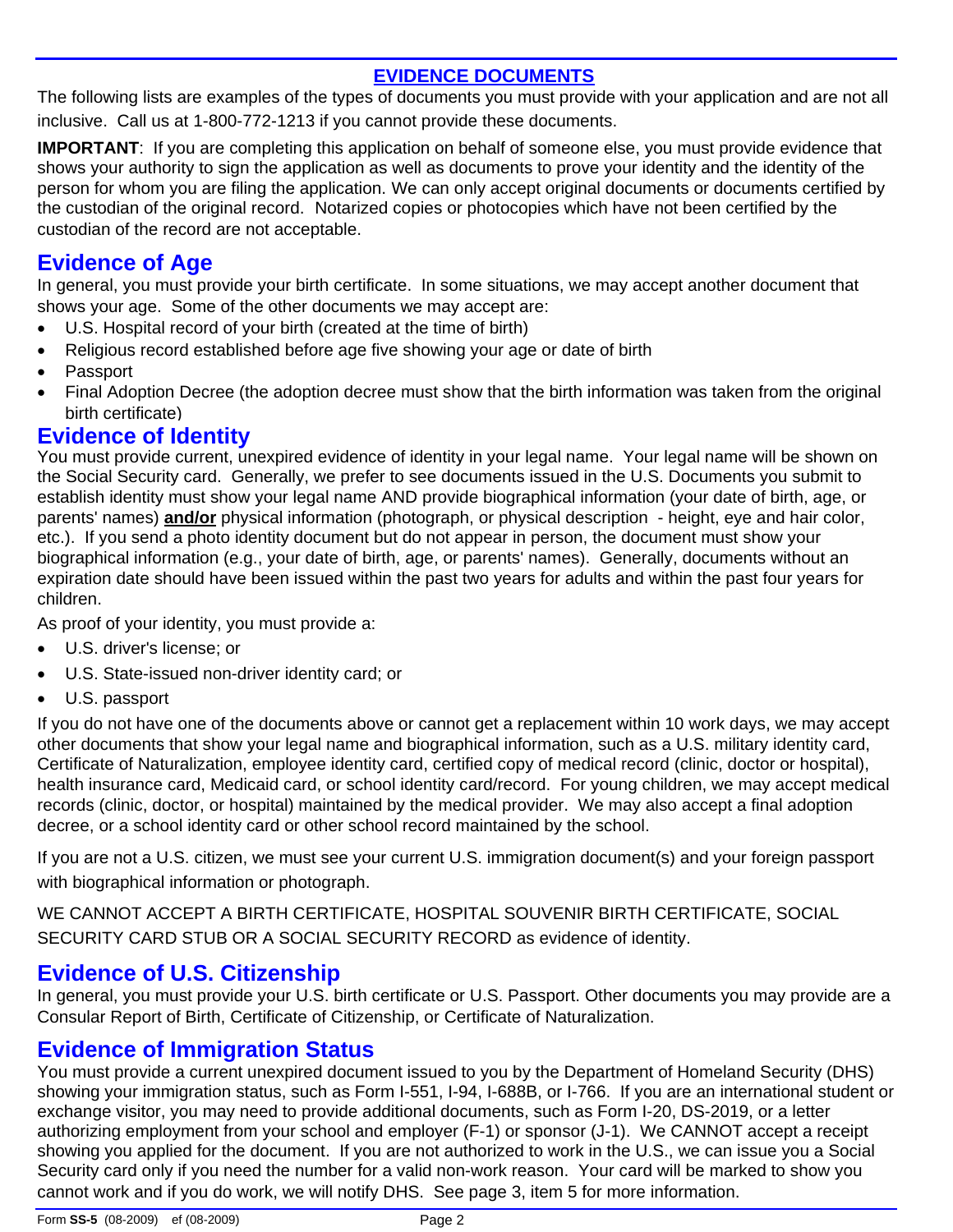# **HOW TO COMPLETE THIS APPLICATION**

#### **Complete and sign this application LEGIBLY using ONLY black or blue ink on the attached or downloaded form using only 8 ½" x 11" (or A4 8.25" x 11.7") paper.**

**GENERAL:** Items on the form are self-explanatory or are discussed below. The numbers match the numbered items on the form. If you are completing this form for someone else, please complete the items as they apply to that person.

4. Show the month, day, and full (4 digit) year of birth; for example, "1998" for year of birth.

5. If you check "Legal Alien Not Allowed to Work" or "Other," you must provide a document from a U.S. Federal, State, or local government agency that explains why you need a Social Security number and that you meet all the requirements for the government benefit. NOTE: Most agencies do not require that you have a Social Security number. Contact us to see if your reason qualifies for a Social Security number.

6., 7. Providing race and ethnicity information is voluntary and is requested for informational and statistical purposes only. Your choice whether to answer or not does not affect decisions we make on your application. If you do provide this information, we will treat it very carefully.

9.B., 10.B. If you are applying for an original Social Security Card for a child under age 18, you MUST show the mother's and father's Social Security numbers unless the mother and/or father was never assigned a Social Security number. If the number is not known and you cannot obtain it, check the "unknown" box.

13. If the date of birth you show in item 4 is different from the date of birth currently shown on your Social Security record, show the date of birth currently shown on your record in item 13 and provide evidence to support the date of birth shown in item 4.

16. Show an address where you can receive your card 7 to 14 days from now.

17. WHO CAN SIGN THE APPLICATION? If you are age 18 or older and are physically and mentally capable of reading and completing the application, you must sign in item 17. If you are under age 18, you may either sign yourself, or a parent or legal guardian may sign for you. If you are over age 18 and cannot sign on your own behalf, a legal guardian, parent, or close relative may generally sign for you. If you cannot sign your name, you should sign with an "X" mark and have two people sign as witnesses in the space beside the mark. Please do not alter your signature by including additional information on the signature line as this may invalidate your application. Call us if you have questions about who may sign your application.

# **HOW TO SUBMIT THIS APPLICATION**

In most cases, you can take or mail this signed application with your documents to any Social Security office. Any documents you mail to us will be returned to you. Go to https://secure.ssa. gov/apps6z/FOLO/fo001.jsp to find the Social Security office or Social Security Card Center that serves your area.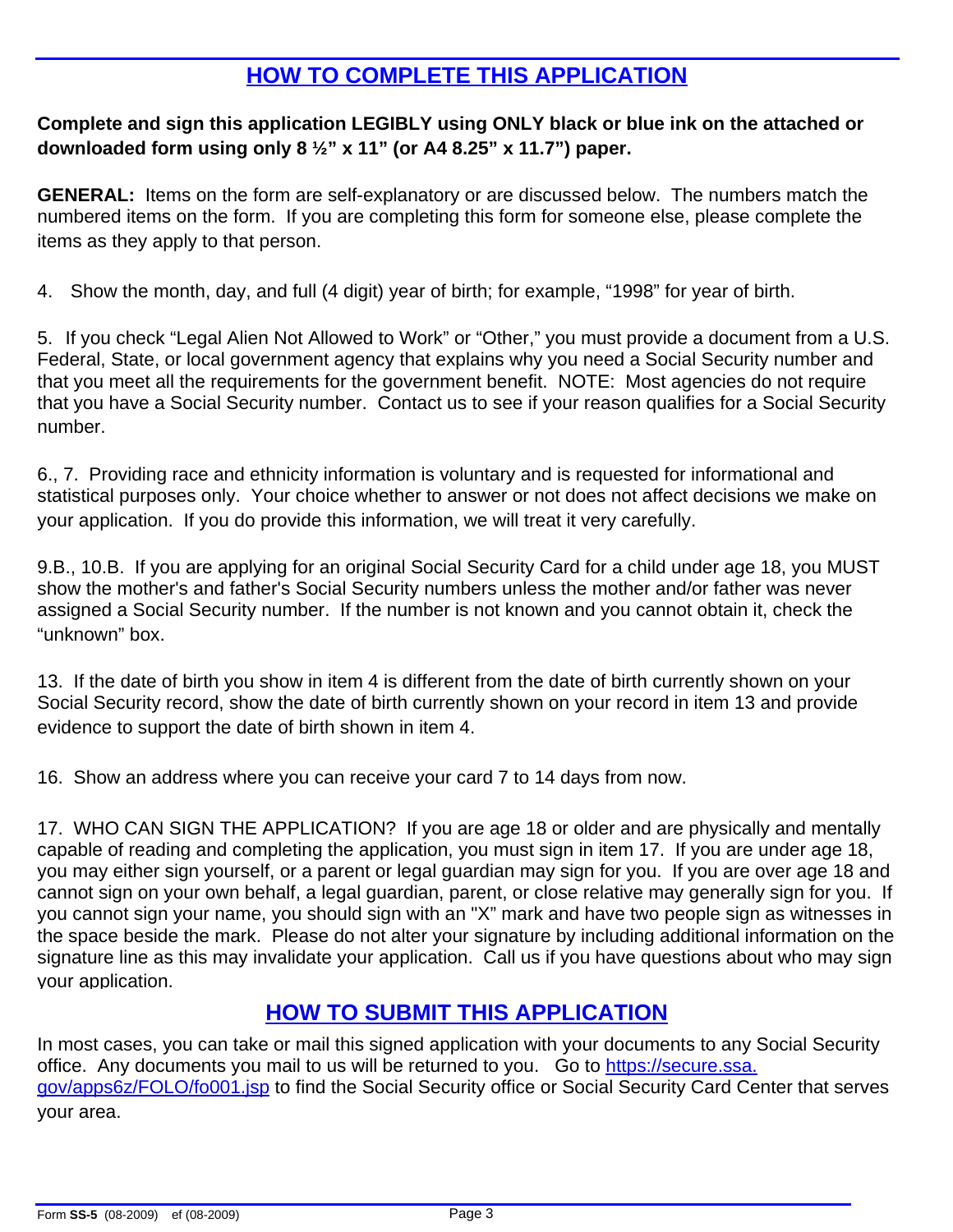## **PROTECT YOUR SOCIAL SECURITY NUMBER AND CARD**

Protect your SSN card and number from loss and identity theft. DO NOT carry your SSN card with you. Keep it in a secure location and only take it with you when you must show the card; e.g., to obtain a new job, open a new bank account, or to obtain benefits from certain U.S. agencies. Use caution in giving out your Social Security number to others, particularly during phone, mail, email and Internet requests you did not initiate.

# **PRIVACY ACT STATEMENT Collection and Use of Personal Information**

Sections 205(c) and 702 of the Social Security Act, as amended, authorize us to collect this information. The information you provide will be used to assign you a Social Security number and issue a Social Security card.

The information you furnish on this form is voluntary. However, failure to provide the requested information may prevent us from issuing you a Social Security number and card.

We rarely use the information you supply for any purpose other than for issuing a Social Security number and card. However, we may use it for the administration and integrity of Social Security programs. We may also disclose information to another person or to another agency in accordance with approved routine uses, which include but are not limited to the following:

- 1. To enable a third party or an agency to assist Social Security in establishing rights to Social Security benefits and/or coverage;
- 2. To comply with Federal laws requiring the release of information from Social Security records (e.g., to the Government Accountability Office and Department of Veterans' Affairs);
- 3. To make determinations for eligibility in similar health and income maintenance programs at the Federal, State, and local level; and
- 4. To facilitate statistical research, audit or investigative activities necessary to assure the integrity of Social Security programs.

We may also use the information you provide in computer matching programs. Matching programs compare our records with records kept by other Federal, State, or local government agencies. Information from these matching programs can be used to establish or verify a person's eligibility for Federally-funded or administered benefit programs and for repayment of payments or delinquent debts under these programs.

Complete lists of routine uses for this information are available in System of Records Notice 60-0058 (Master Files of Social Security Number (SSN) Holders and SSN Applications). The Notice, additional information regarding this form, and information regarding our systems and programs, are available on-line at www.socialsecurity.gov or at any local Social Security office.

This information collection meets the requirements of 44 U.S.C. §3507, as amended by Section 2 of the Paperwork Reduction Act of 1995. You do not need to answer these questions unless we display a valid Office of Management and Budget control number. We estimate that it will take about 8.5 to 9.5 minutes to read the instructions, gather the facts, and answer the questions. You may send comments on our time estimate to: SSA, 6401 Security Blvd., Baltimore, MD 21235-6401. **Send only comments relating to our time estimate to this address, not the completed form.**